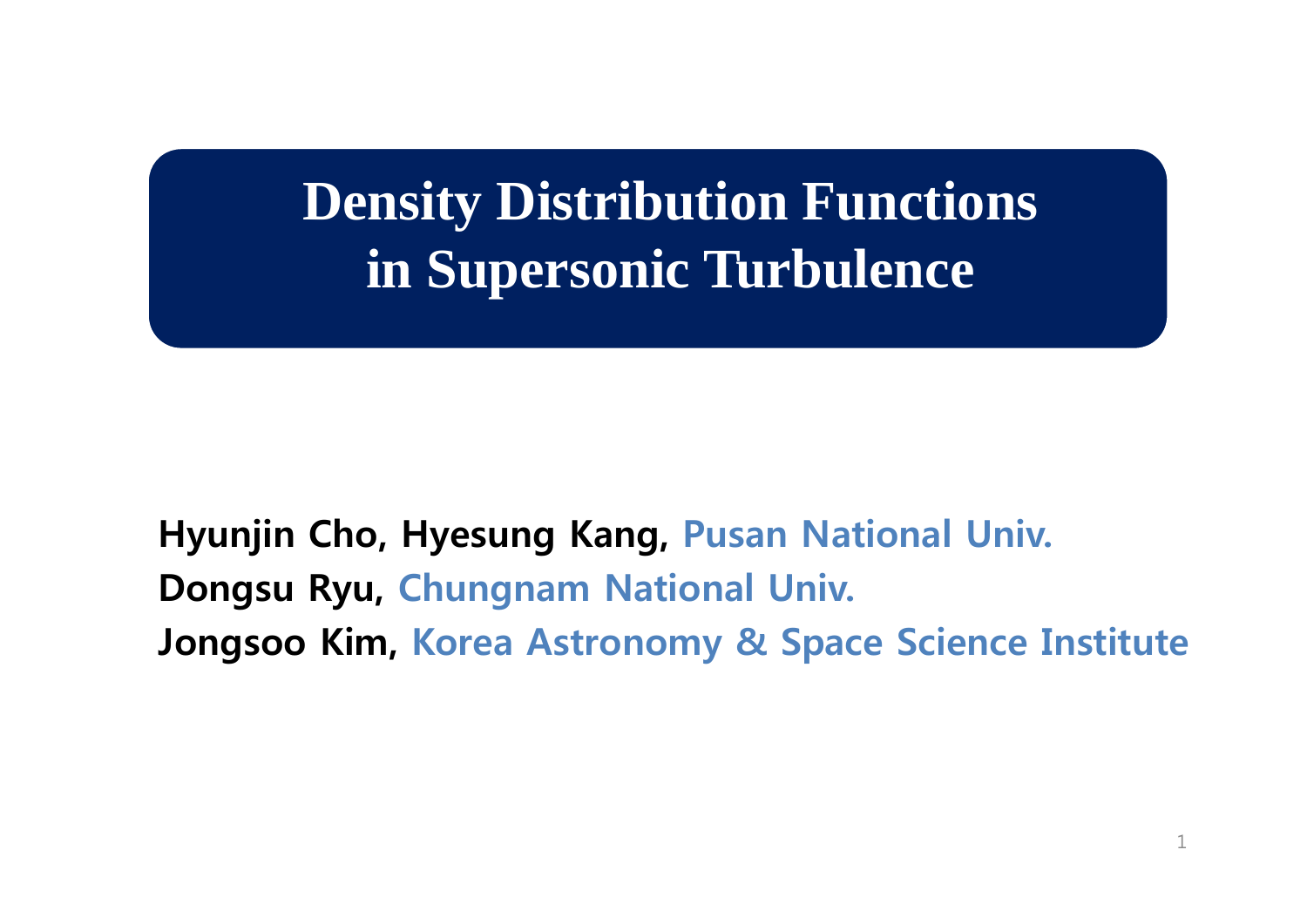# **Turbulent Molecular Clouds**

**Figure 1** <sup>12</sup>CO emission from the outer Galaxy spanning a range of Galactic longitude from 102.5° to 141.5° and latitude from  $-3^{\circ}$  to 5.4°, sampled every 50" with a 45" beam. The emission is integrated between  $-110$  km s<sup>-1</sup> and 20 km s<sup>-1</sup>. The high latitude emission is mostly from local gas at low velocity, consisting of small struc-





mbination s arm gas that excite chical and e same on M. Hever

### Complex , unpredictable behavior

Turbulence exist on various scale ofastrophysical environments.

- **❖ Molecular cloud of star forming region**
- **→ Initial Mass Function, Star Formation Rate**
- $\frac{1}{2}$ SNR shock interacting with ISM
- $\frac{1}{2}$ Star & ISM distribution of our galaxy
- Large scale structure

Theoretical analysis of turbulent flow need statistical methods in the present study.

- $\frac{1}{2}$ **Probability Distribution Function (PDF)**
- $\frac{1}{2}$ Structure Function (SF)
- Power Spectrum (PS) etc.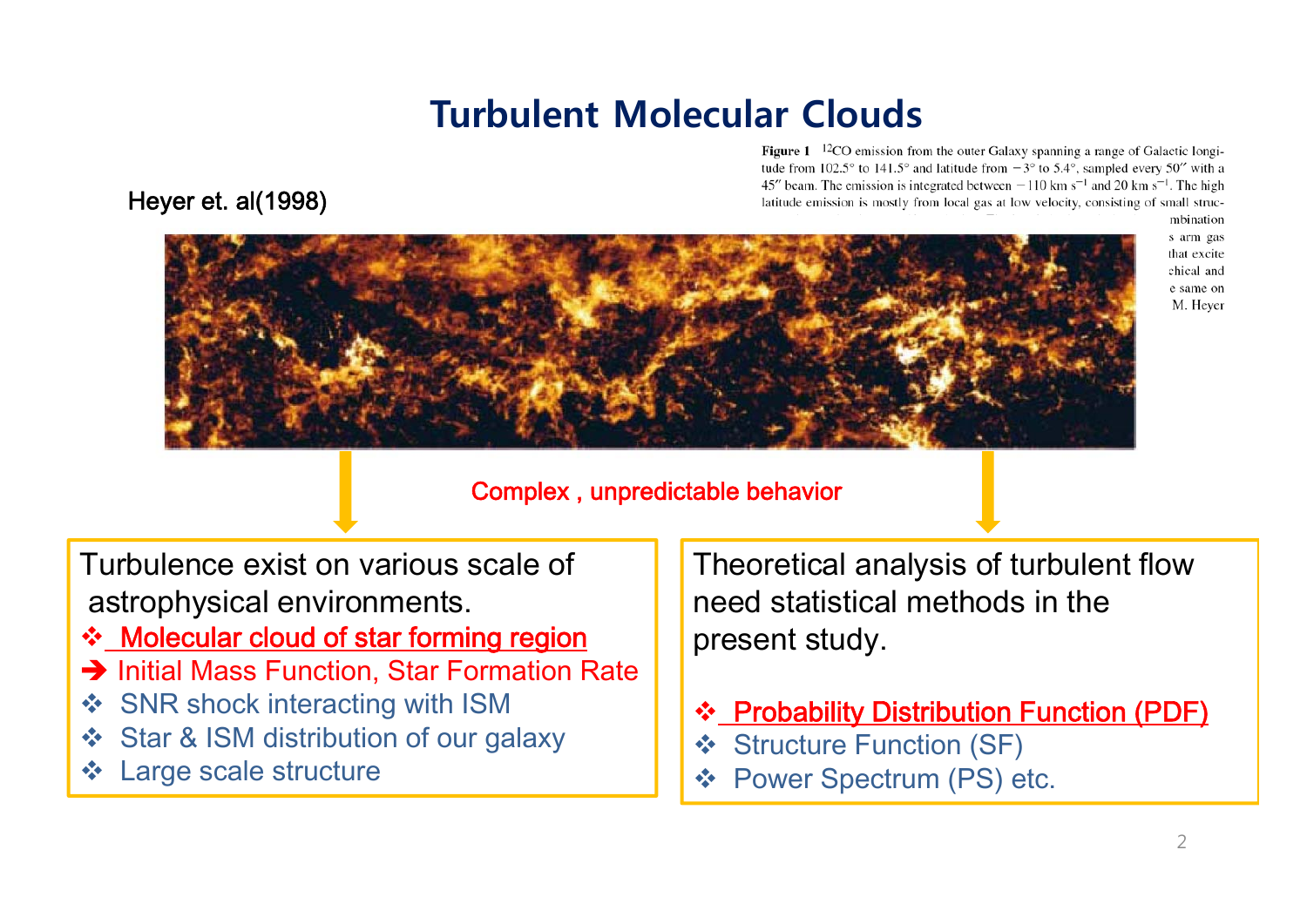### **Observed Properties of Turbulence in ISM**





### Burkhart et. al. (2009)

variance of PDF– Mach number relation of turbulence in Small Magellanic Cloud (SMC)

### $\div$  **Berkhuijsen & Fletcher (2011)**

PDF in the neutral and ionized gas of the molecular cloud on the Galactic plane.  $\rightarrow$  Lognormal distribution

$$
P(\ln \rho) = \frac{1}{\sqrt{2\pi \sigma_{\ln \rho}^2}} \exp \left[ \frac{-(\ln \rho - \mu)^2}{2\sigma_{\ln \rho}^2} \right]
$$

### **Lognormal distribution of density**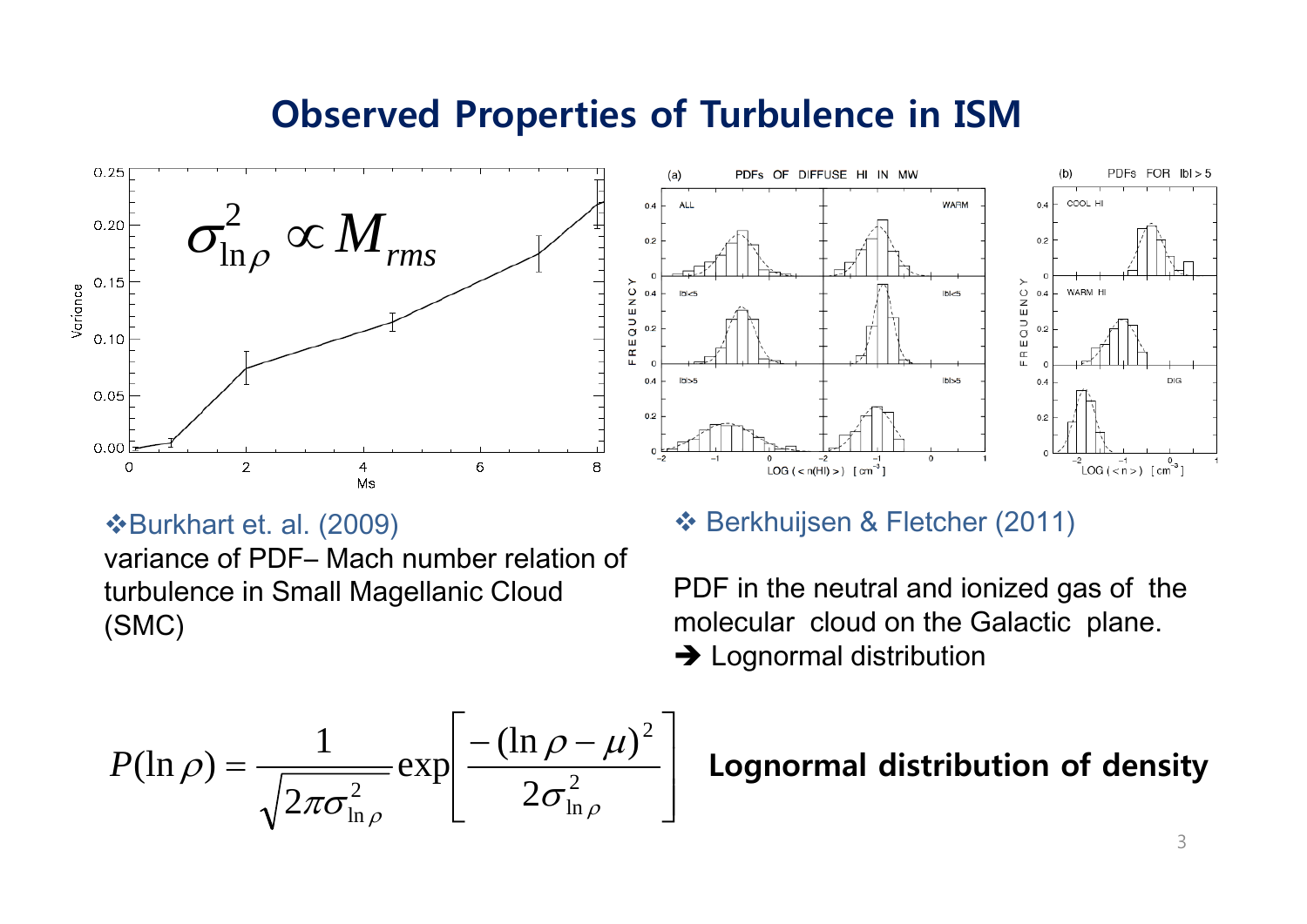### **MHD Simulations of Supersonic, Isothermal Turbulence**

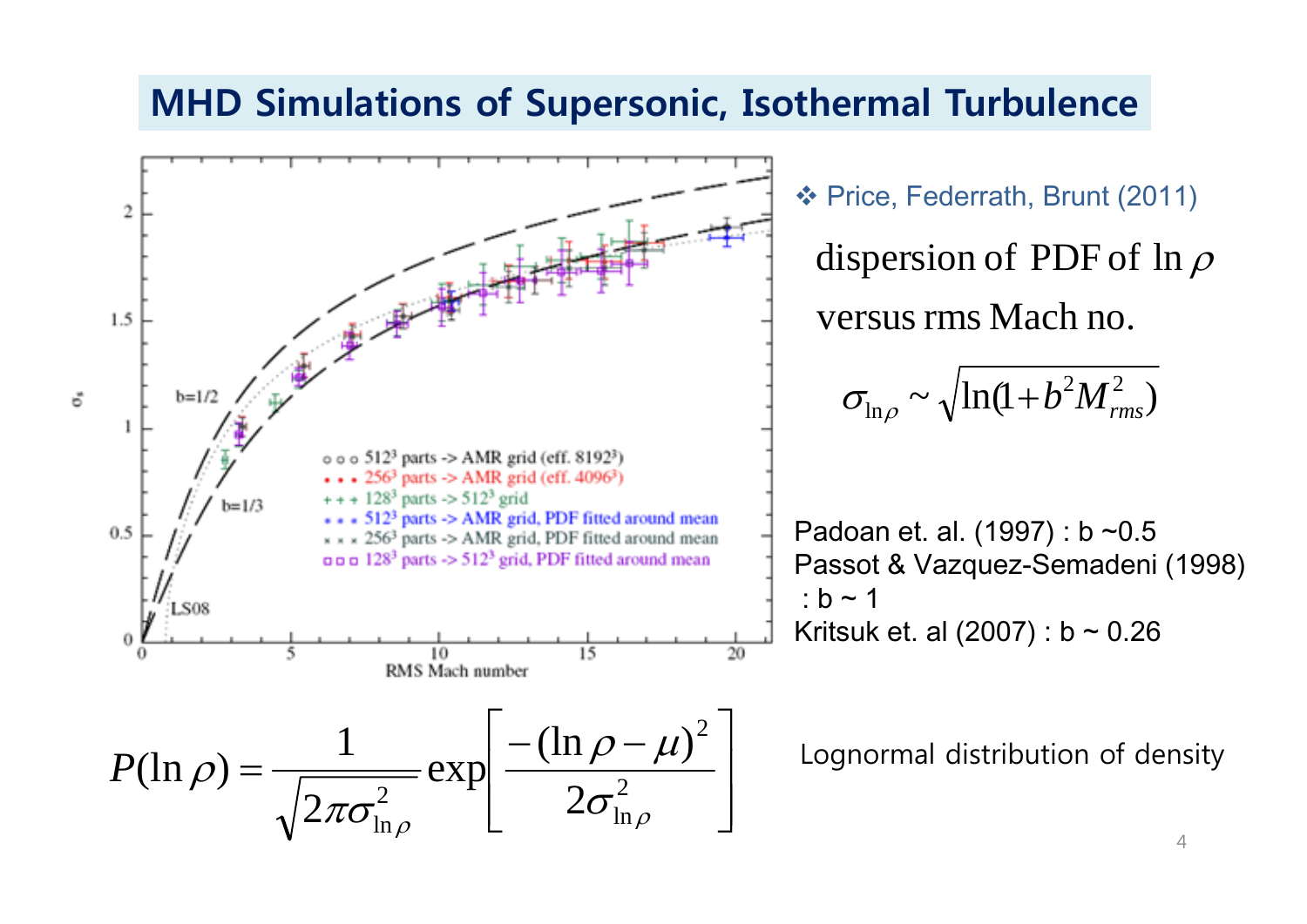# **Turbulence in Molecular Clouds in GRS data**

The Boston University - FCRAO Galactic Ring Survey (GRS)

:13CO (J=1→0) Observation covering wide longitude range Jackson et. al. (2006)

![](_page_4_Figure_3.jpeg)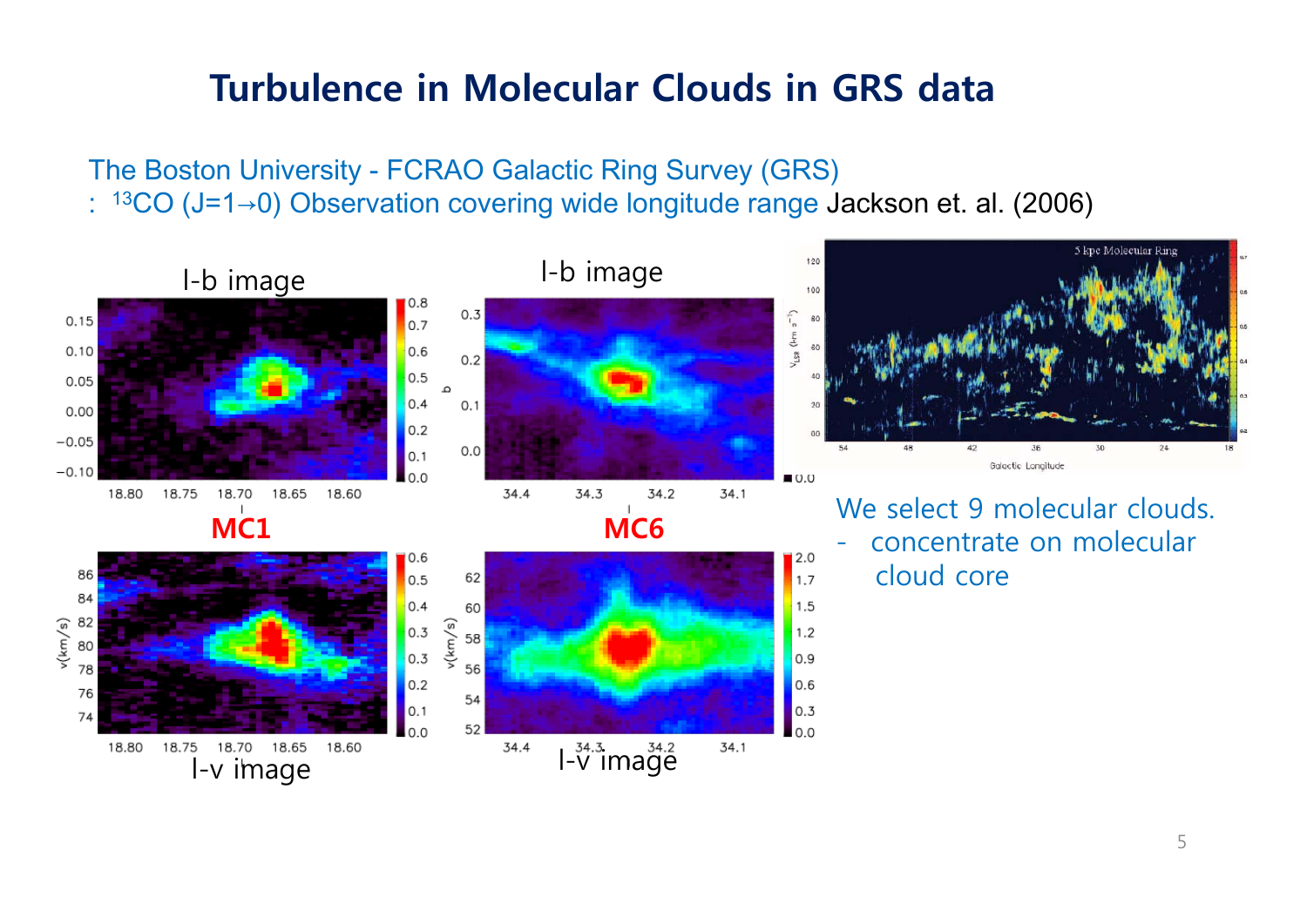#### $(l, b, V) \varpropto T_{_{A}}(l, b, V)$ : so  $\sigma_{_{\mathrm{InT}}}$  $\sim$  O<sub>ln</sub>  $N^{13}CO(l,b,V) \propto T_A(l,b,V):$  so  $\sigma_{\ln T_A} \sim \sigma_{\ln N_A}$

observed Antenna Temperature  $\Rightarrow$  column density of gas in a velocity channel

![](_page_5_Figure_2.jpeg)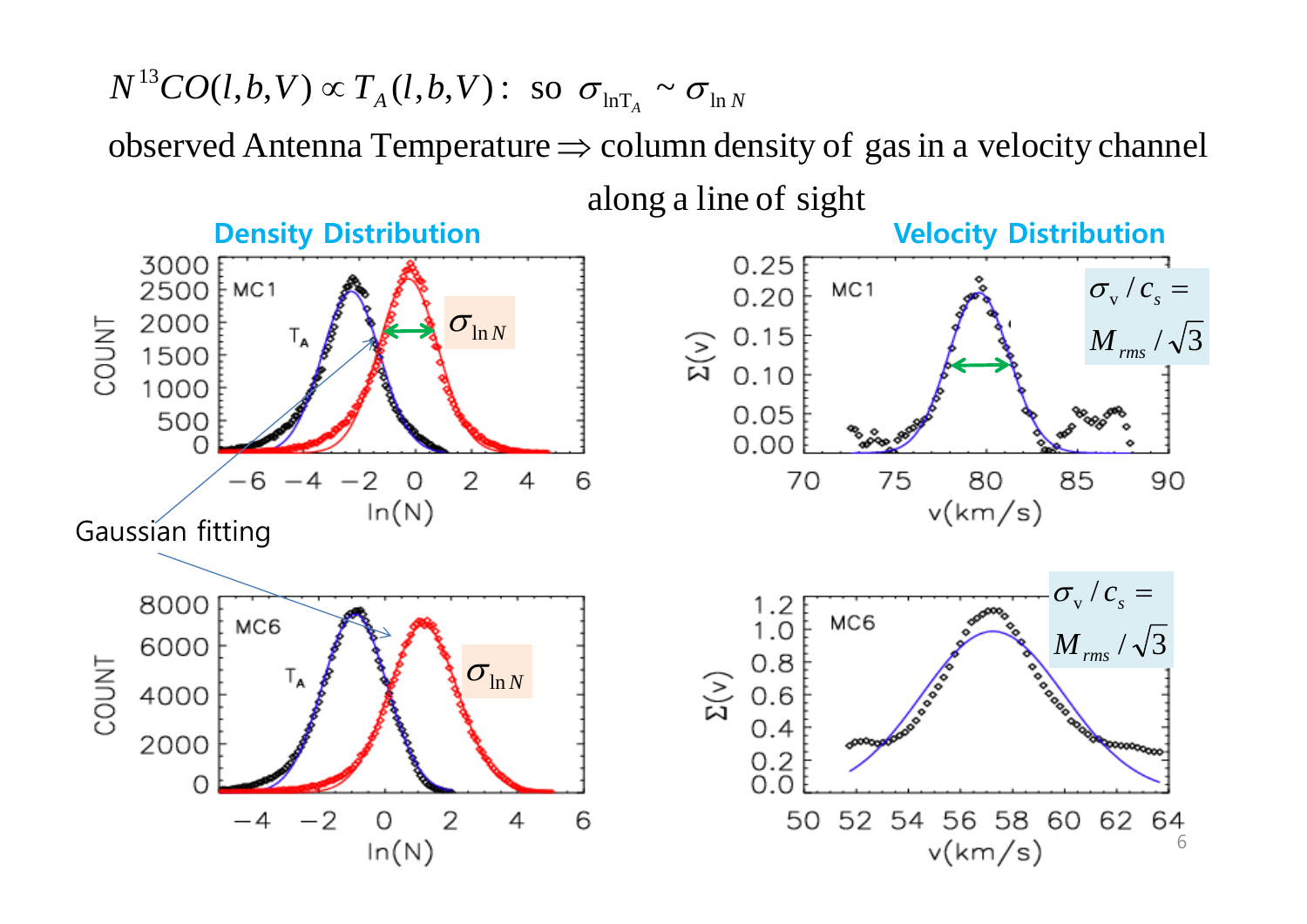### **Numerical Simulation for Supersonic MHD Turbulence**

3-dimensional MHD simulation based on TVD scheme (Kim et al. 1999) 512 cube, isothermal gas, Large and Small injection scale turbulence Mach number (M<sub>rms</sub> = 1, 2, 4, 7) Magnetic field  $(\beta = 0.1, 1, 10)$  $L_{_{inj}} \thicksim L \thicksim 2$ injection scales

![](_page_6_Figure_2.jpeg)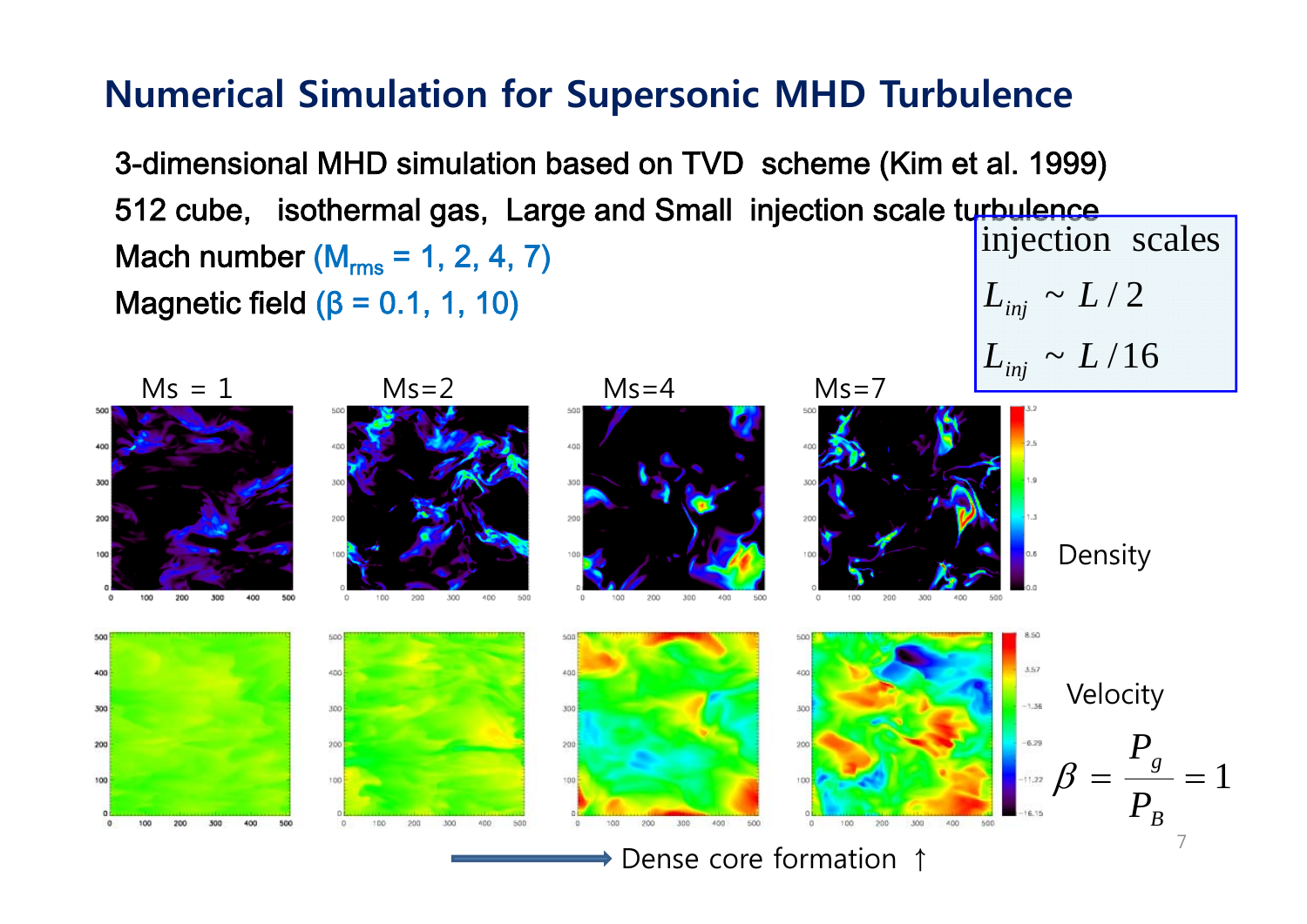### **Construction of column density in a velocity channel**  $\rho$  $(x, y, z)$  $N(x, y, V_z)$ *x* **XVZ** space  $\boldsymbol{V}_{_{\mathcal{Z}}}$ Velocity space  $\rightarrow$  Z y

with that of the column density  $ln N(x, y, V_z)$  from the simulations. In order to compare the distribution of  $\ln T_A(l,b,V)$  in observed MCs

$$
\mathcal{N}(x_1, x_2, v_3) = \sum_{x_3} \rho(x_1, x_2, x_3) \cdot \Delta x_3 \text{ for } [v_3, v_3 + dv_3],
$$

**We calculate the column density in a velocity channel along the line-of-sight from the gas density in the simulation data cube.**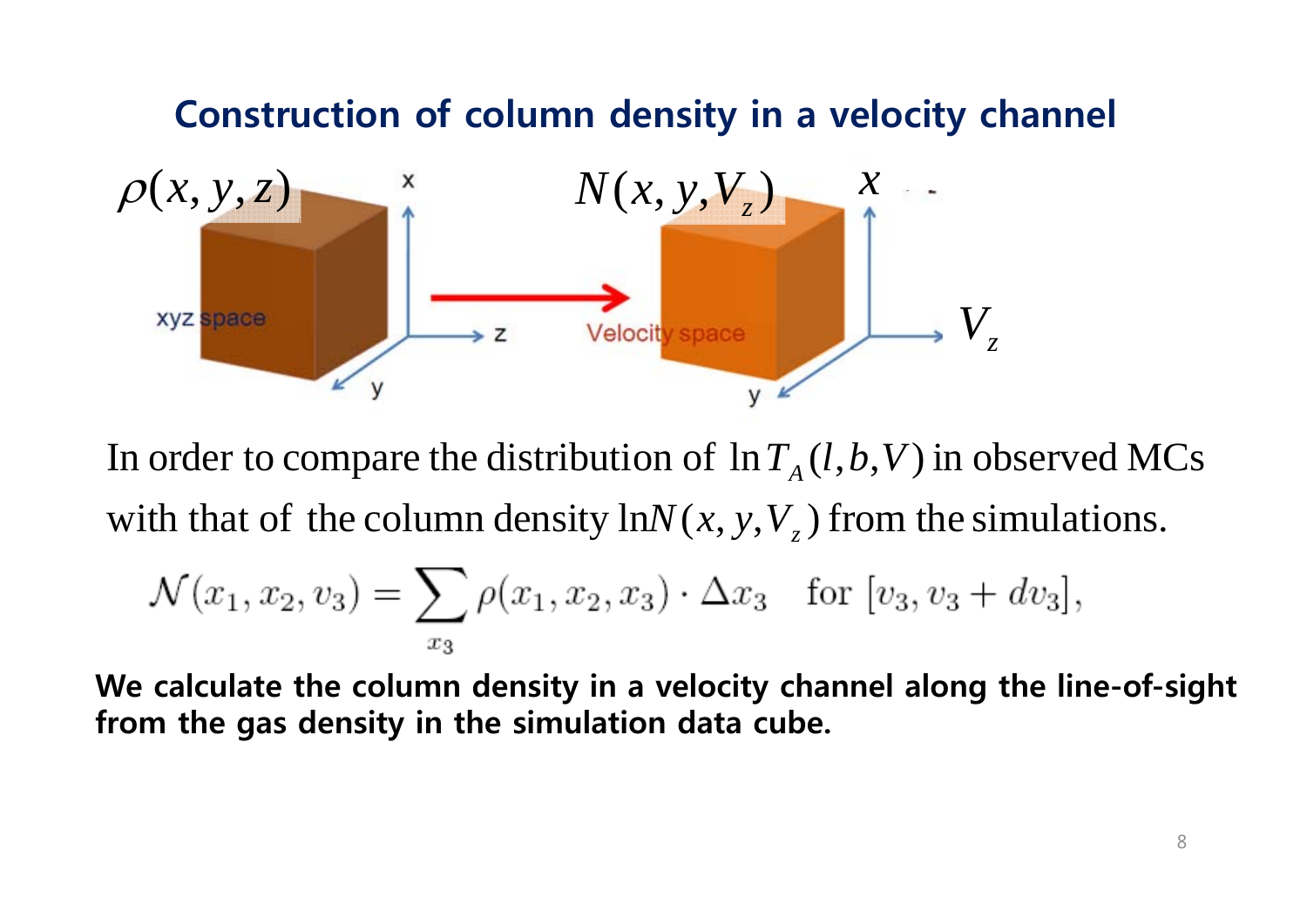## **Column density and Velocity Distribution : Large Scale Forcing vs. Small Scale Forcing**

![](_page_8_Figure_1.jpeg)

**Solid lines: Gaussian fitting curves**

9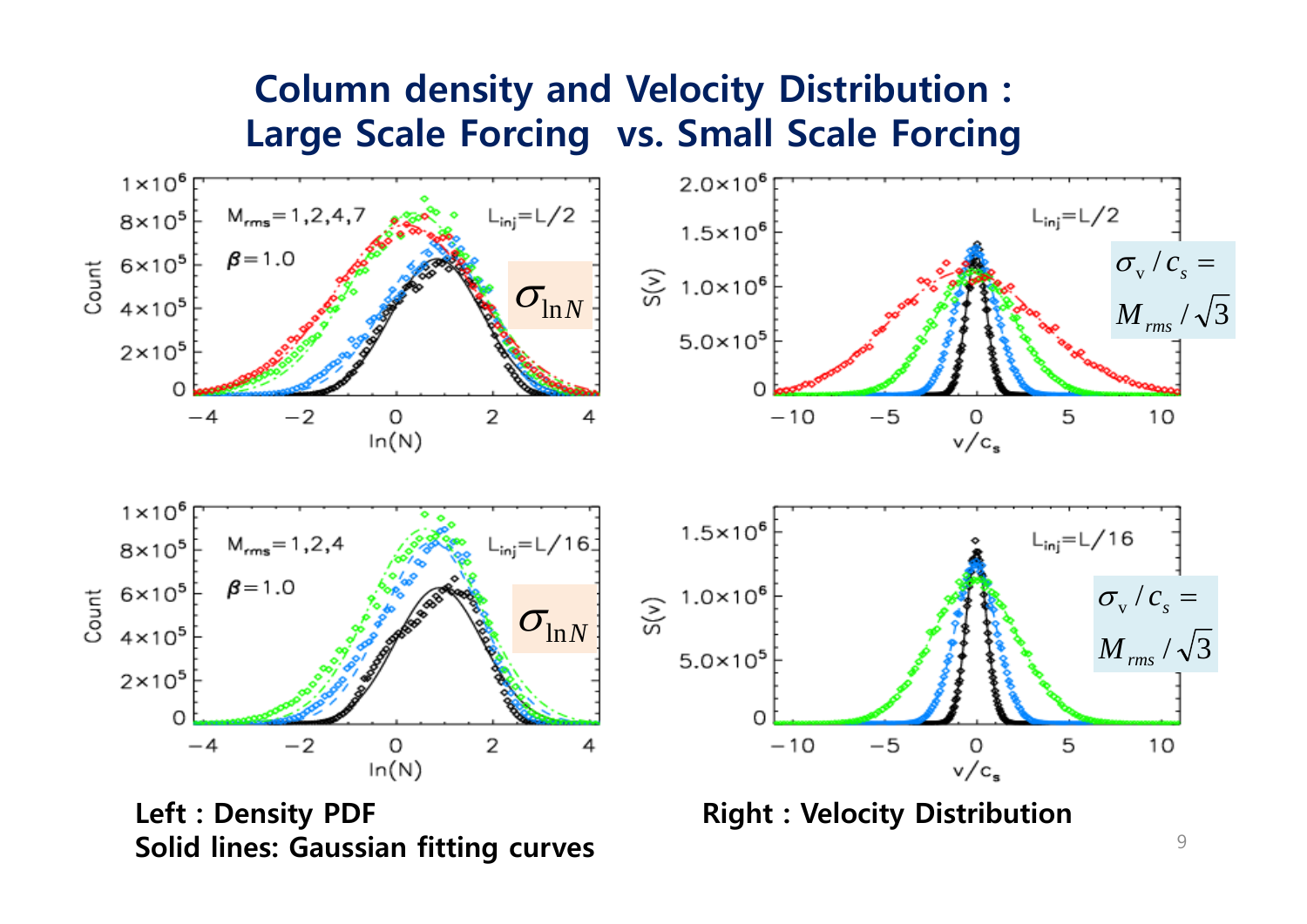![](_page_9_Figure_0.jpeg)

### **Column density PDF-Velocity Relation in Turbulence Simulations**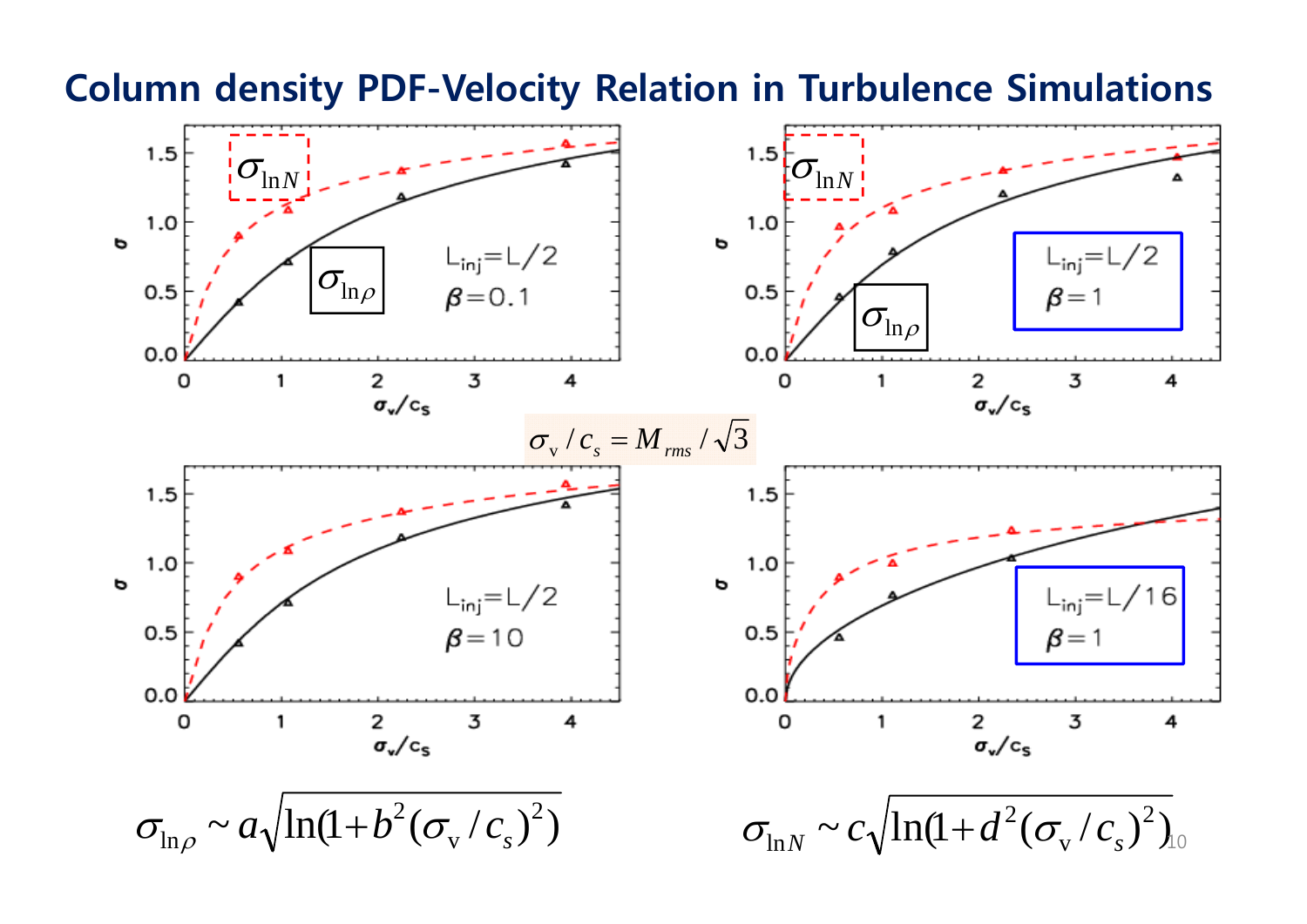### **Comparison of Simulation & Observation**

![](_page_10_Figure_1.jpeg)

 $c_s \sim 0.3$ km/s  $\sim 0.3 km/$ *T*~30*K*

> **Red solid line: horizontal shift**

 $\div$  Magnetic field (  $\beta$  = 0.1, 1.0, 10 is not important effect) Small Scale Forcing is difficult to find consistent with the properties of observed turbulence. e.g. Gravitational contraction may increase observed velocity dispersion